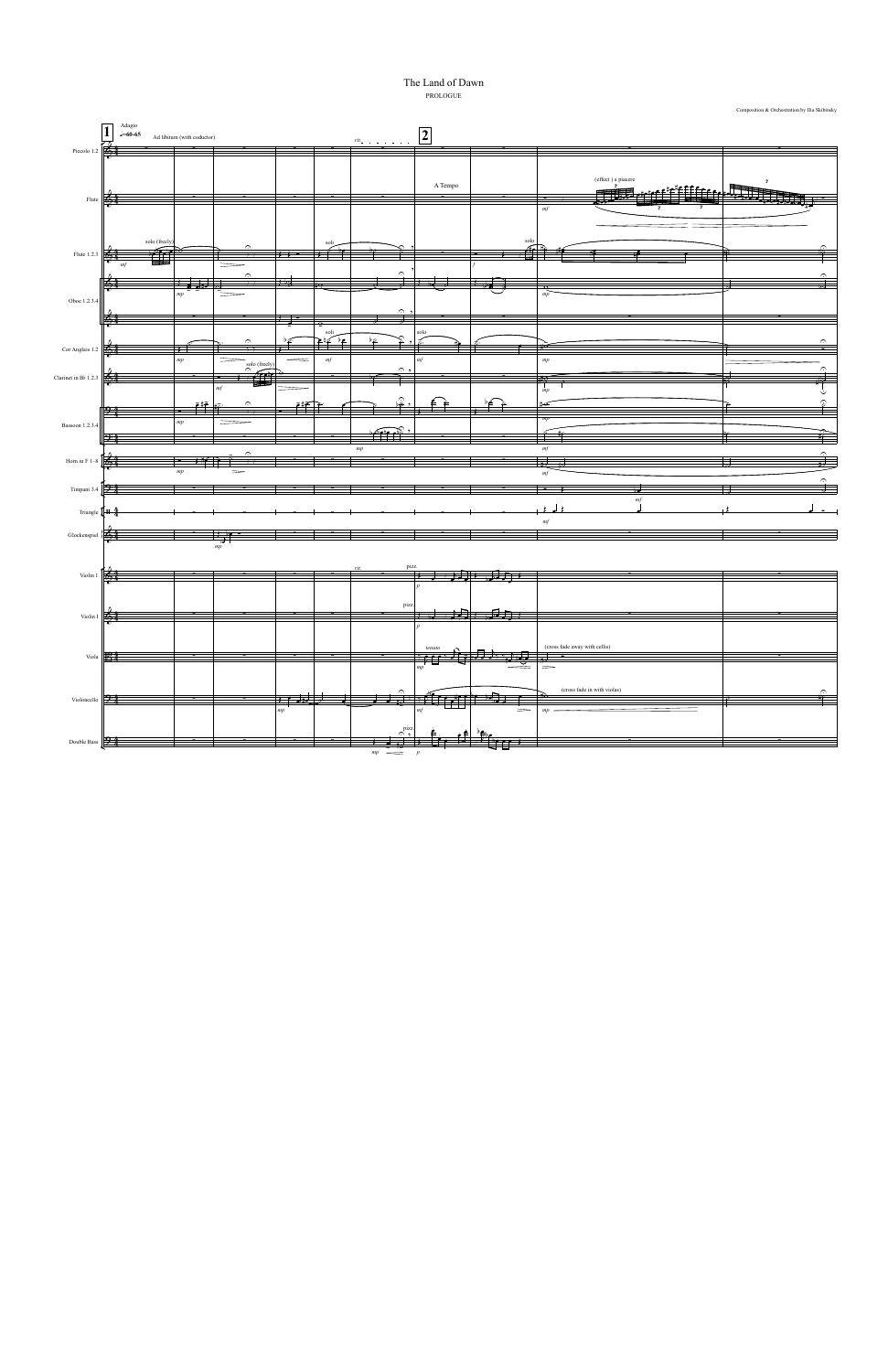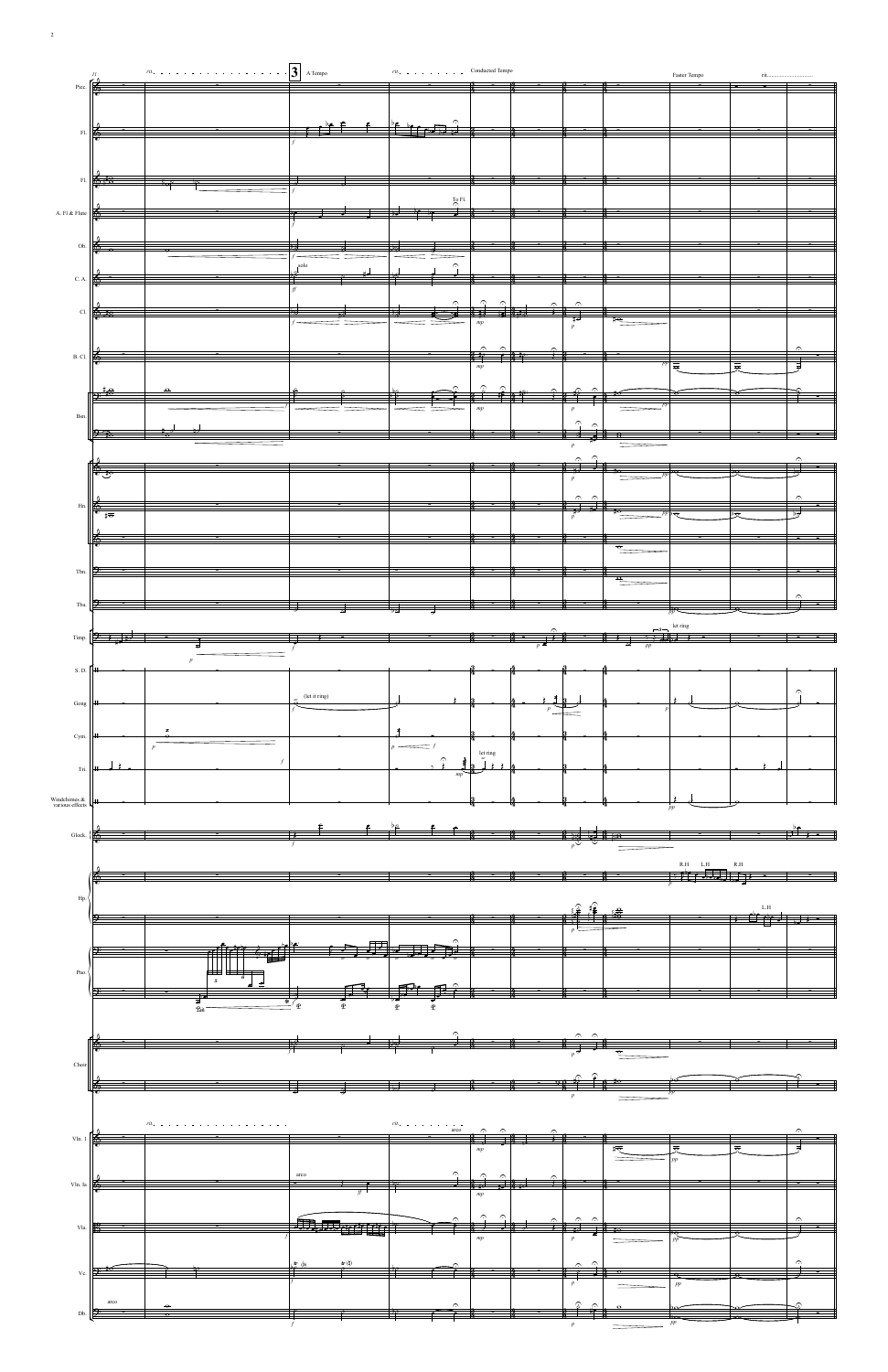The Land of Dawn<br>Main Part

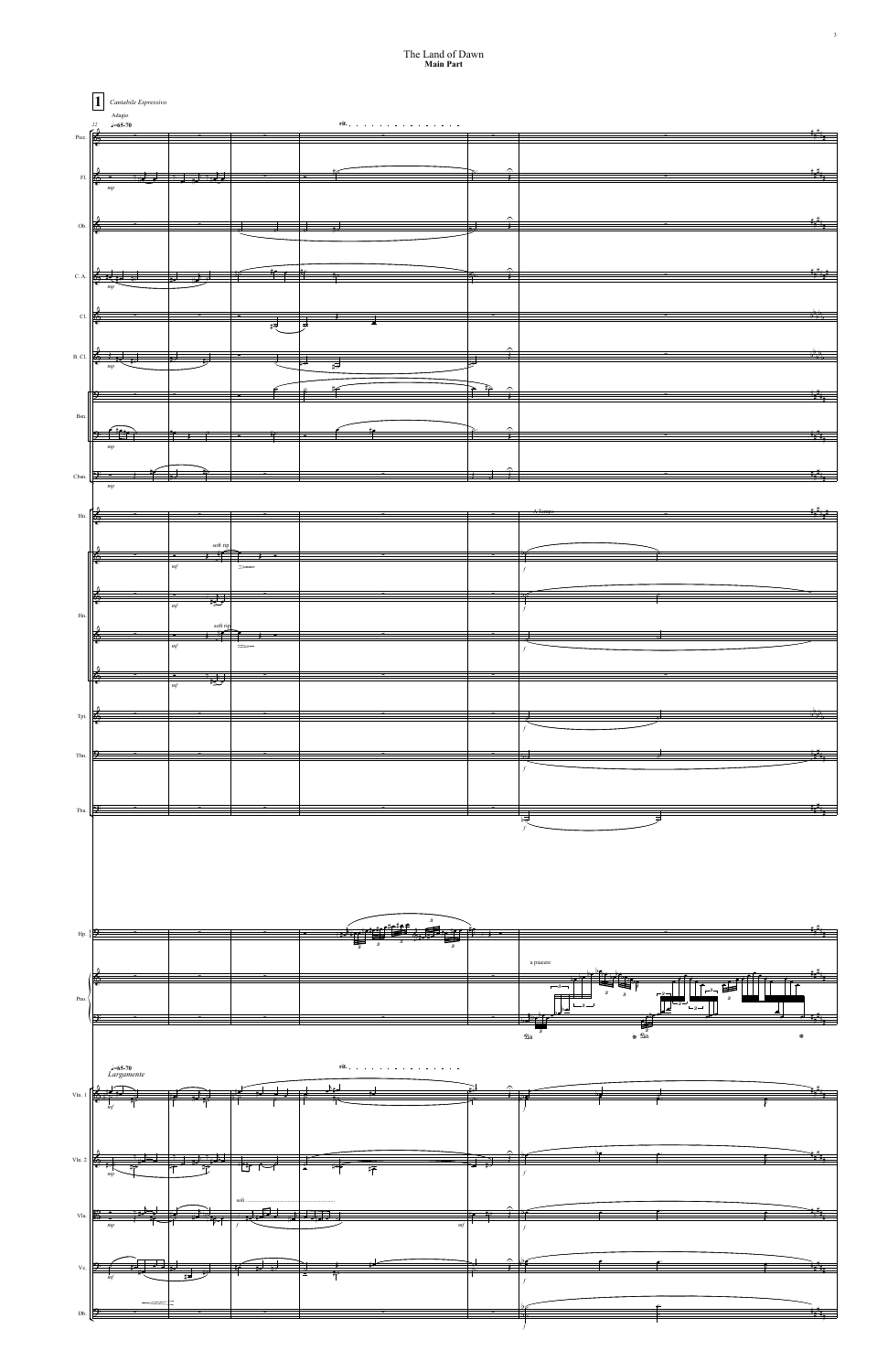



 $\equiv$ 

 $mf$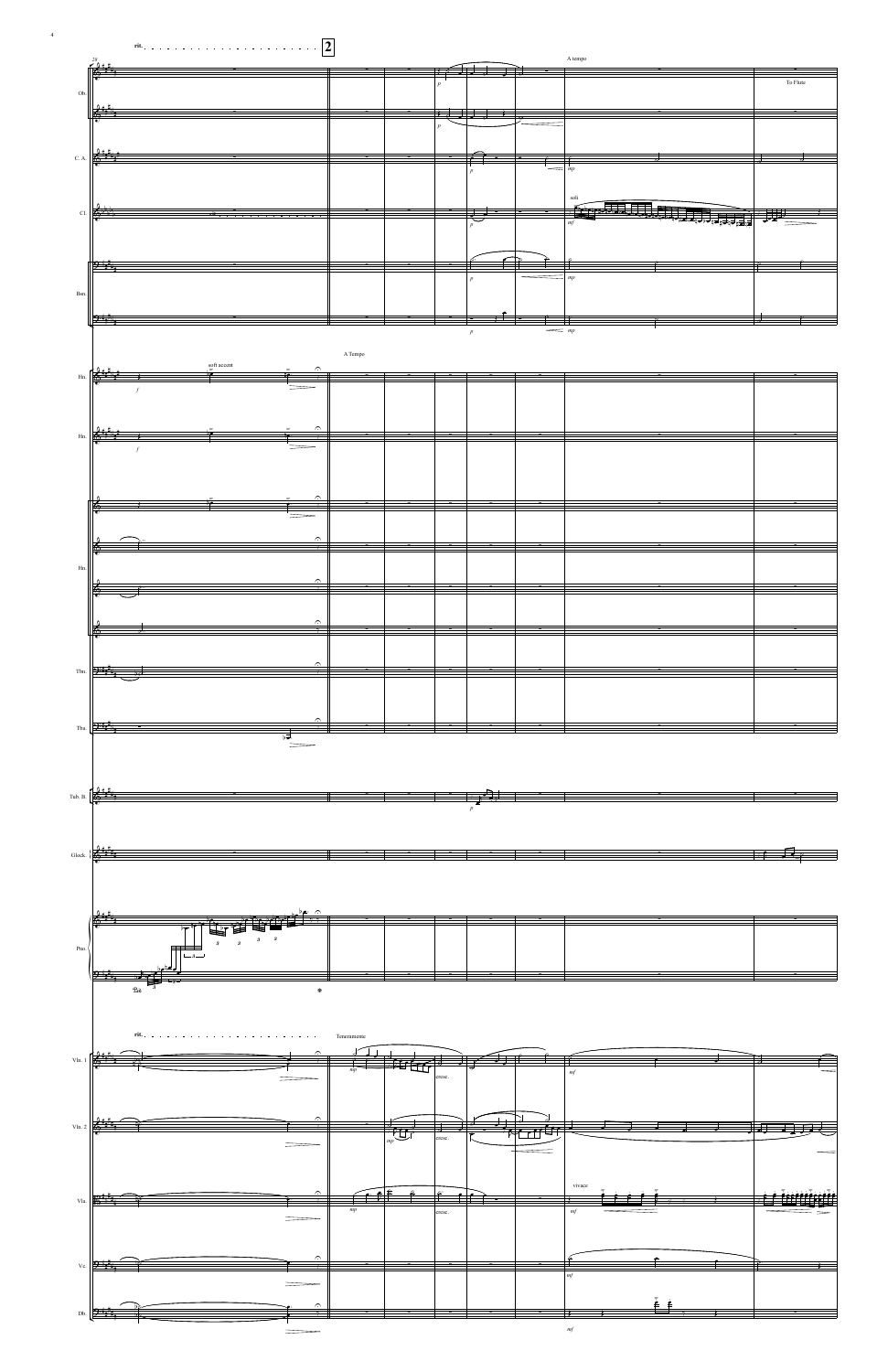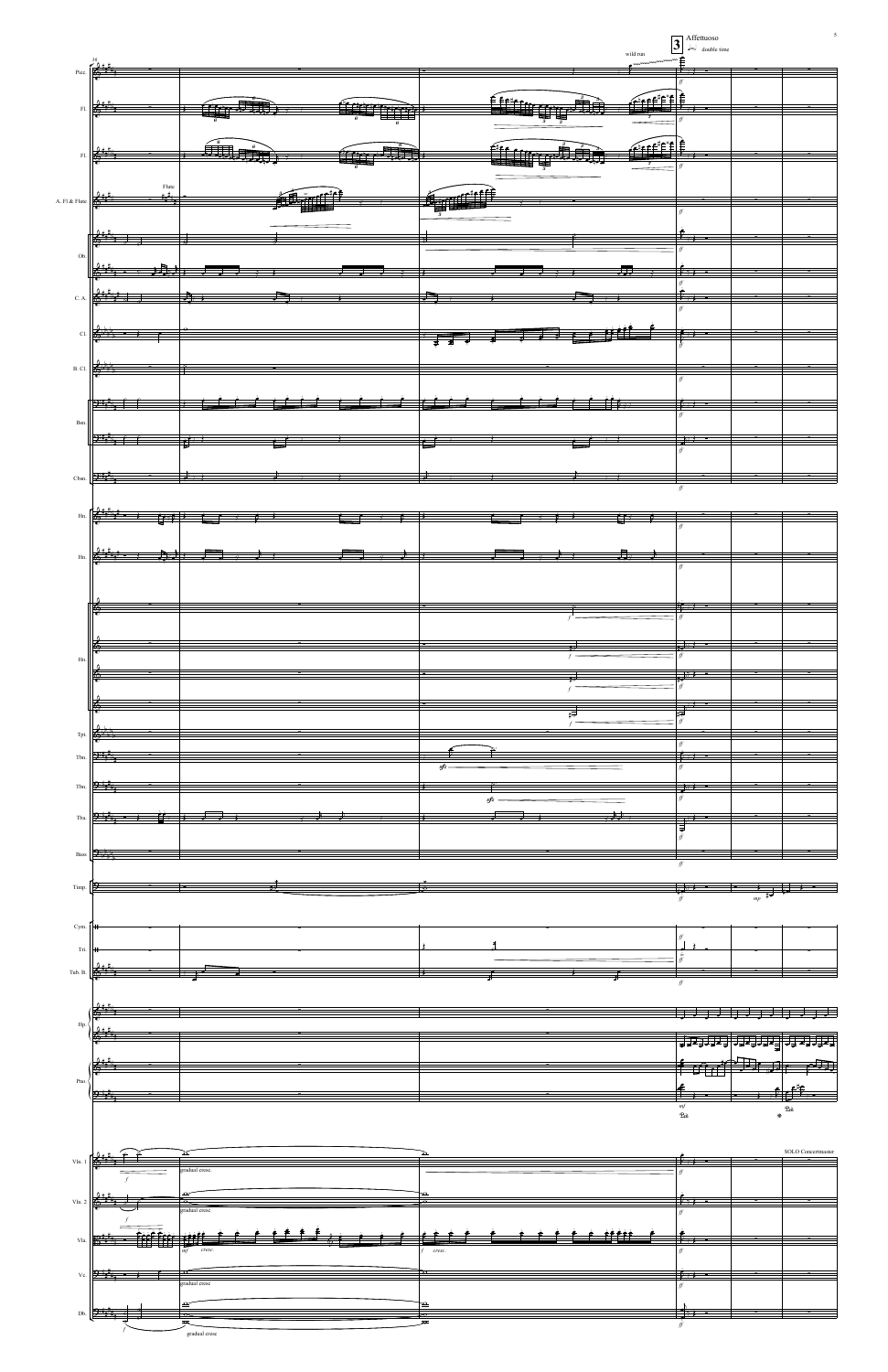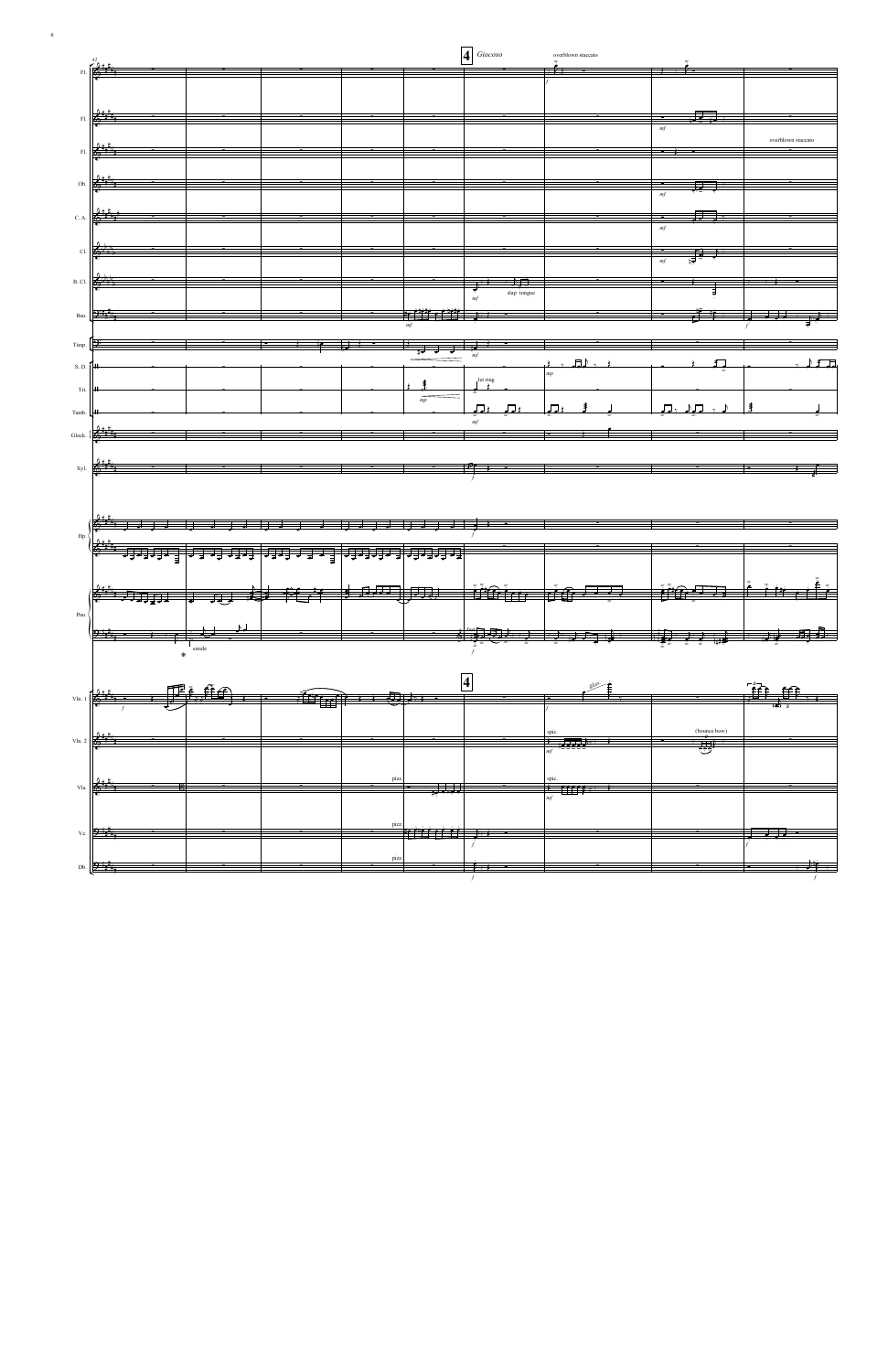| 51                    |                                                      |                                                |                       | $\overline{\mathbf{5}}$<br>$\label{eq:1} \textbf{Misterioso}$<br>$\stackrel{\_}{\circ}=\hspace{-1.2cm}$ Half Time |                                           |                                                                      |     |
|-----------------------|------------------------------------------------------|------------------------------------------------|-----------------------|-------------------------------------------------------------------------------------------------------------------|-------------------------------------------|----------------------------------------------------------------------|-----|
|                       |                                                      |                                                |                       |                                                                                                                   |                                           |                                                                      |     |
|                       | flutter                                              |                                                |                       |                                                                                                                   |                                           |                                                                      |     |
|                       | 瑾                                                    | tr ‡<br>∉‡                                     | غ≣                    |                                                                                                                   |                                           |                                                                      |     |
|                       |                                                      | tr ‡                                           |                       |                                                                                                                   |                                           |                                                                      |     |
| <u>rebect</u>         | 夆<br>flutter                                         | £‡£                                            | Ê,<br>┶               |                                                                                                                   |                                           |                                                                      |     |
|                       |                                                      |                                                |                       |                                                                                                                   |                                           |                                                                      |     |
|                       |                                                      |                                                |                       |                                                                                                                   |                                           |                                                                      |     |
|                       | $\rightarrow$ 1                                      |                                                | 7 P X                 |                                                                                                                   |                                           |                                                                      |     |
|                       |                                                      | Random, ascending in waves rapid tone movement |                       |                                                                                                                   |                                           |                                                                      |     |
| 6                     |                                                      |                                                | ∹                     |                                                                                                                   |                                           |                                                                      |     |
|                       |                                                      | $\boldsymbol{m}p$                              |                       |                                                                                                                   |                                           |                                                                      |     |
|                       |                                                      |                                                |                       |                                                                                                                   |                                           |                                                                      |     |
|                       |                                                      |                                                |                       |                                                                                                                   |                                           |                                                                      |     |
|                       | Random,<br>ascending in waves<br>rapid tone movement | $\boldsymbol{m}p$                              |                       |                                                                                                                   |                                           |                                                                      |     |
| œ                     |                                                      |                                                |                       |                                                                                                                   |                                           |                                                                      |     |
|                       | Random, ascending in waves<br>rapid tone movement    |                                                |                       |                                                                                                                   |                                           |                                                                      |     |
| نه ما وار<br>6        |                                                      |                                                |                       |                                                                                                                   |                                           |                                                                      |     |
|                       | ತ<br>pp                                              | $m\!f$                                         |                       |                                                                                                                   |                                           |                                                                      |     |
|                       |                                                      |                                                |                       |                                                                                                                   |                                           |                                                                      |     |
| $\bigcirc$            |                                                      |                                                | 킟                     |                                                                                                                   |                                           |                                                                      |     |
|                       |                                                      |                                                |                       |                                                                                                                   |                                           |                                                                      |     |
|                       |                                                      |                                                |                       |                                                                                                                   |                                           | soli                                                                 |     |
| 944                   |                                                      |                                                |                       |                                                                                                                   |                                           |                                                                      |     |
|                       |                                                      |                                                |                       |                                                                                                                   |                                           | $\boldsymbol{\mathcal{S}}$<br>$\boldsymbol{m} \boldsymbol{p}$        |     |
|                       | ≢ा≢                                                  |                                                |                       |                                                                                                                   |                                           |                                                                      |     |
|                       |                                                      |                                                |                       |                                                                                                                   |                                           |                                                                      |     |
|                       |                                                      |                                                |                       |                                                                                                                   |                                           |                                                                      |     |
|                       |                                                      |                                                |                       | let ring                                                                                                          | $pp -$                                    | $=$ mp                                                               |     |
|                       |                                                      |                                                |                       |                                                                                                                   |                                           |                                                                      |     |
| Π.                    |                                                      |                                                | $\boldsymbol{p}$<br>□ | mf                                                                                                                |                                           |                                                                      |     |
|                       |                                                      |                                                |                       |                                                                                                                   |                                           |                                                                      |     |
| る                     |                                                      |                                                |                       |                                                                                                                   |                                           |                                                                      |     |
|                       |                                                      | $\overline{\boldsymbol{\cdot}^3}$              |                       |                                                                                                                   |                                           |                                                                      |     |
|                       |                                                      | scale gliss                                    | ₿                     |                                                                                                                   |                                           |                                                                      |     |
| $H_p$ . $\frac{1}{2}$ |                                                      | ∰                                              | $\ddot{=}$            |                                                                                                                   |                                           |                                                                      |     |
| $\bullet$             | $m\!f$                                               |                                                |                       |                                                                                                                   | (Largamente, Rubato)                      |                                                                      |     |
|                       |                                                      |                                                |                       |                                                                                                                   |                                           |                                                                      |     |
|                       |                                                      |                                                |                       |                                                                                                                   | m                                         |                                                                      | Ŧē  |
|                       |                                                      |                                                |                       |                                                                                                                   |                                           |                                                                      |     |
|                       |                                                      |                                                |                       |                                                                                                                   |                                           | $\pm 1$                                                              |     |
|                       |                                                      |                                                |                       |                                                                                                                   |                                           | $\begin{array}{c}\n\bullet \\ \bullet \\ \text{simile}\n\end{array}$ |     |
|                       |                                                      |                                                |                       | $\stackrel{\textit{mf}}{\mathfrak{L}}$ .                                                                          | $\ast$ $2\omega$<br>強                     |                                                                      |     |
|                       |                                                      |                                                |                       |                                                                                                                   |                                           |                                                                      |     |
|                       | Ė<br>$\mathbf{\dot{\mathsf{F}}}$                     |                                                |                       |                                                                                                                   | ENTIRE SECTION (Leggatissimo, Largamente) | $\bullet$                                                            |     |
| 65                    |                                                      |                                                |                       |                                                                                                                   | mp                                        |                                                                      |     |
|                       | 腔腔                                                   |                                                |                       | (Pesante)                                                                                                         |                                           | <b>SIMILE</b> ------                                                 |     |
|                       |                                                      |                                                |                       |                                                                                                                   |                                           |                                                                      |     |
|                       | 3                                                    |                                                |                       | ∙∙                                                                                                                | 痵                                         |                                                                      |     |
|                       |                                                      |                                                |                       |                                                                                                                   |                                           |                                                                      |     |
| m                     |                                                      |                                                |                       |                                                                                                                   |                                           |                                                                      |     |
|                       | $\frac{\text{pix}}{2}$                               |                                                | $\arccos$             |                                                                                                                   |                                           | SIMILE ---                                                           |     |
| $B^{+1}$              |                                                      |                                                |                       | →                                                                                                                 |                                           |                                                                      |     |
|                       |                                                      |                                                |                       |                                                                                                                   |                                           |                                                                      |     |
|                       |                                                      |                                                | arco                  |                                                                                                                   |                                           |                                                                      |     |
| $v_c$ 2 <sup>1</sup>  | $\Box$ :<br>₹                                        |                                                |                       | frat fra<br>⋢                                                                                                     | <u> Para</u>                              | <b>Serrico</b>                                                       | ਢ⊶  |
|                       |                                                      |                                                |                       |                                                                                                                   |                                           |                                                                      |     |
|                       |                                                      |                                                |                       |                                                                                                                   | arco                                      |                                                                      |     |
| 2章。                   |                                                      |                                                |                       |                                                                                                                   |                                           | Ö                                                                    | Lò. |
|                       |                                                      |                                                |                       |                                                                                                                   |                                           |                                                                      |     |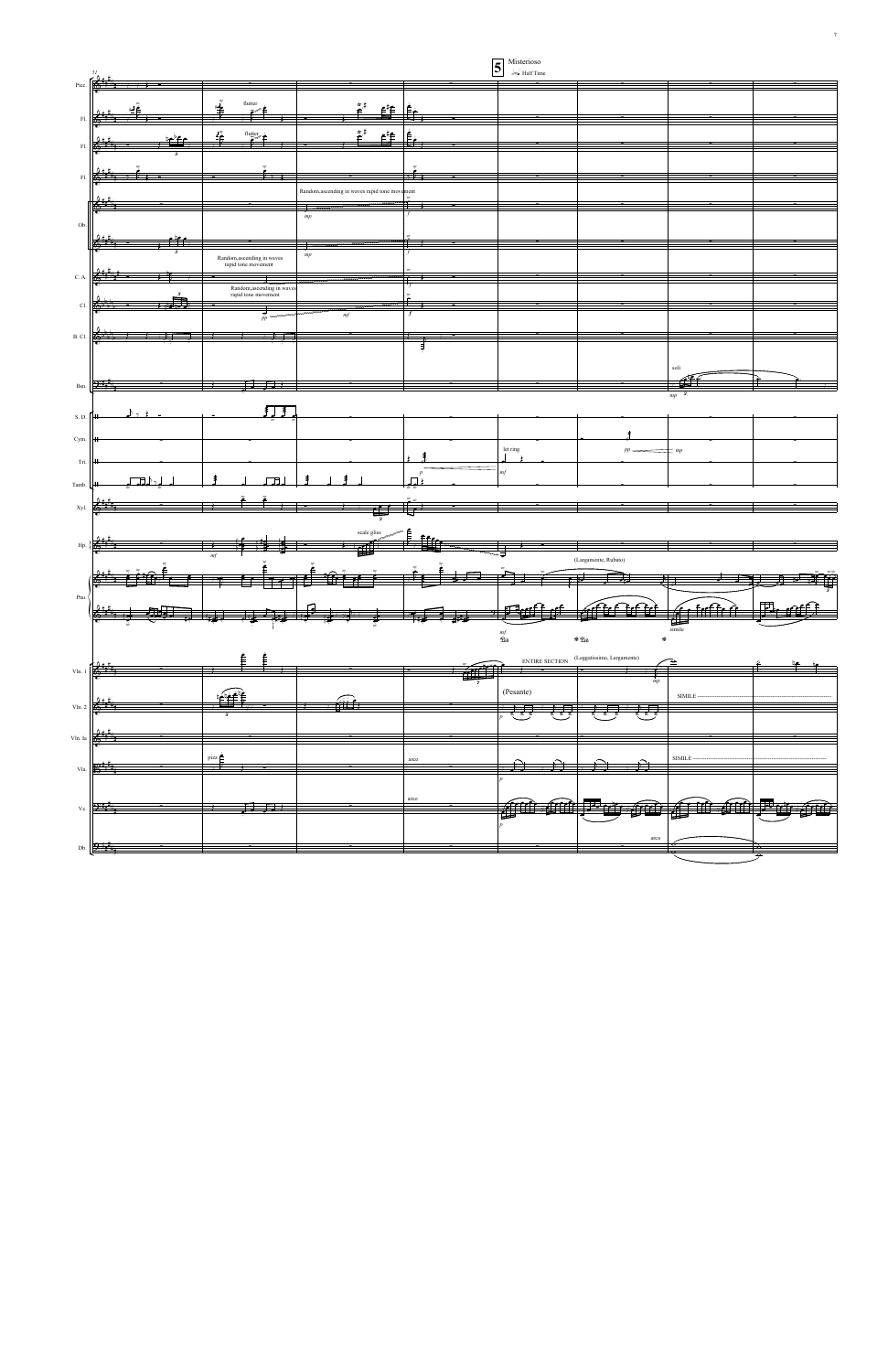

 $\overline{\phantom{a}}$ 

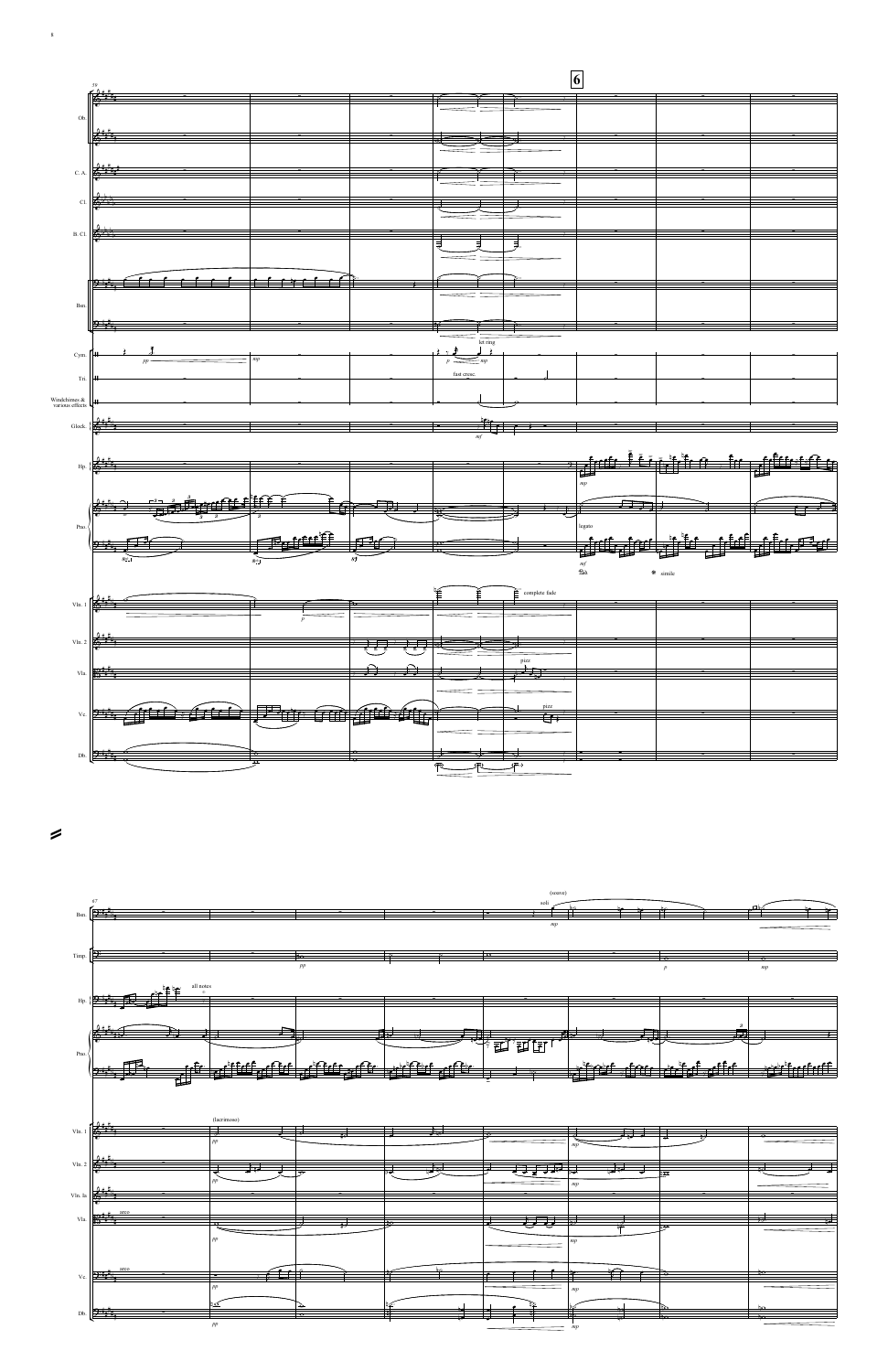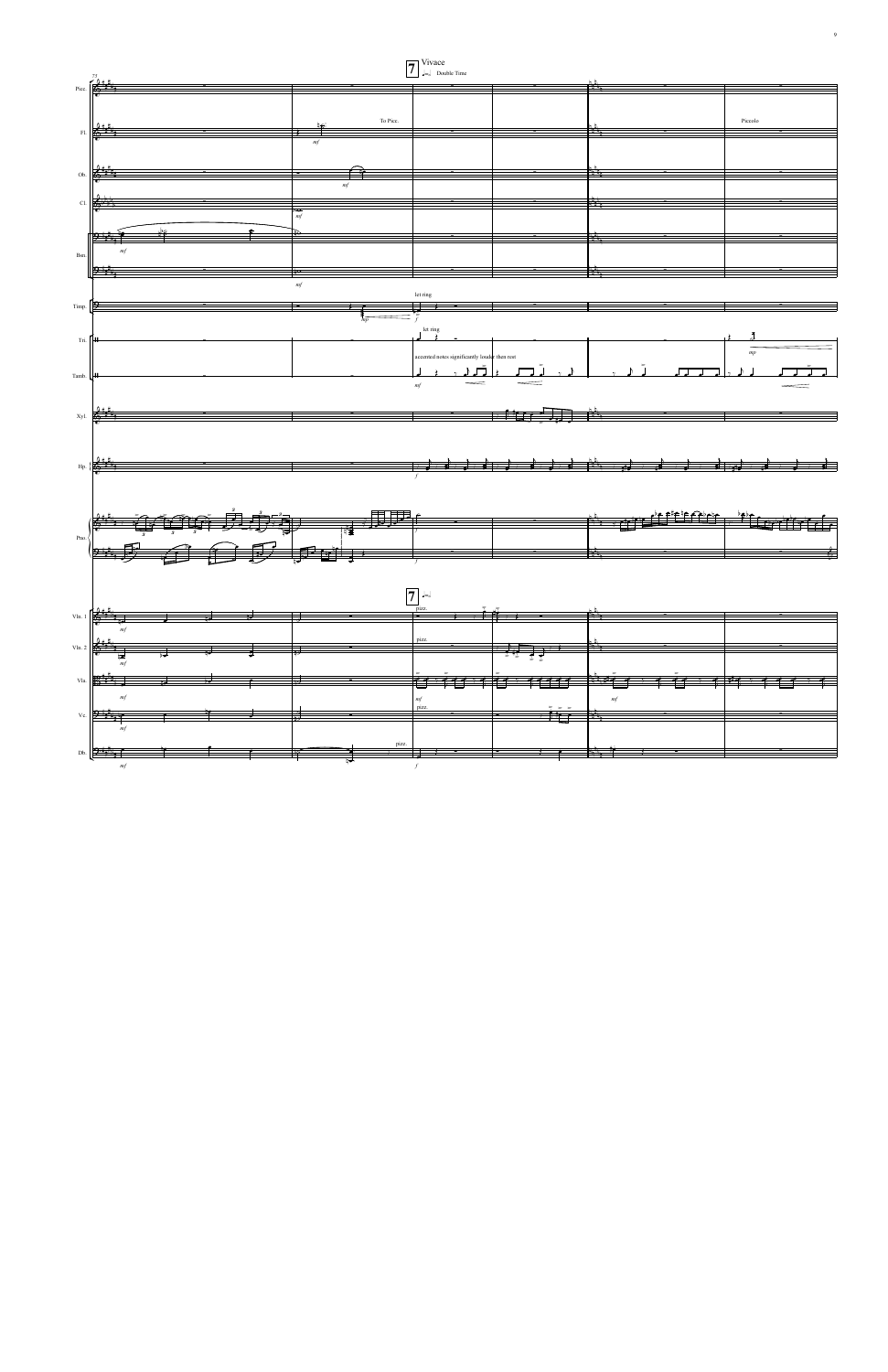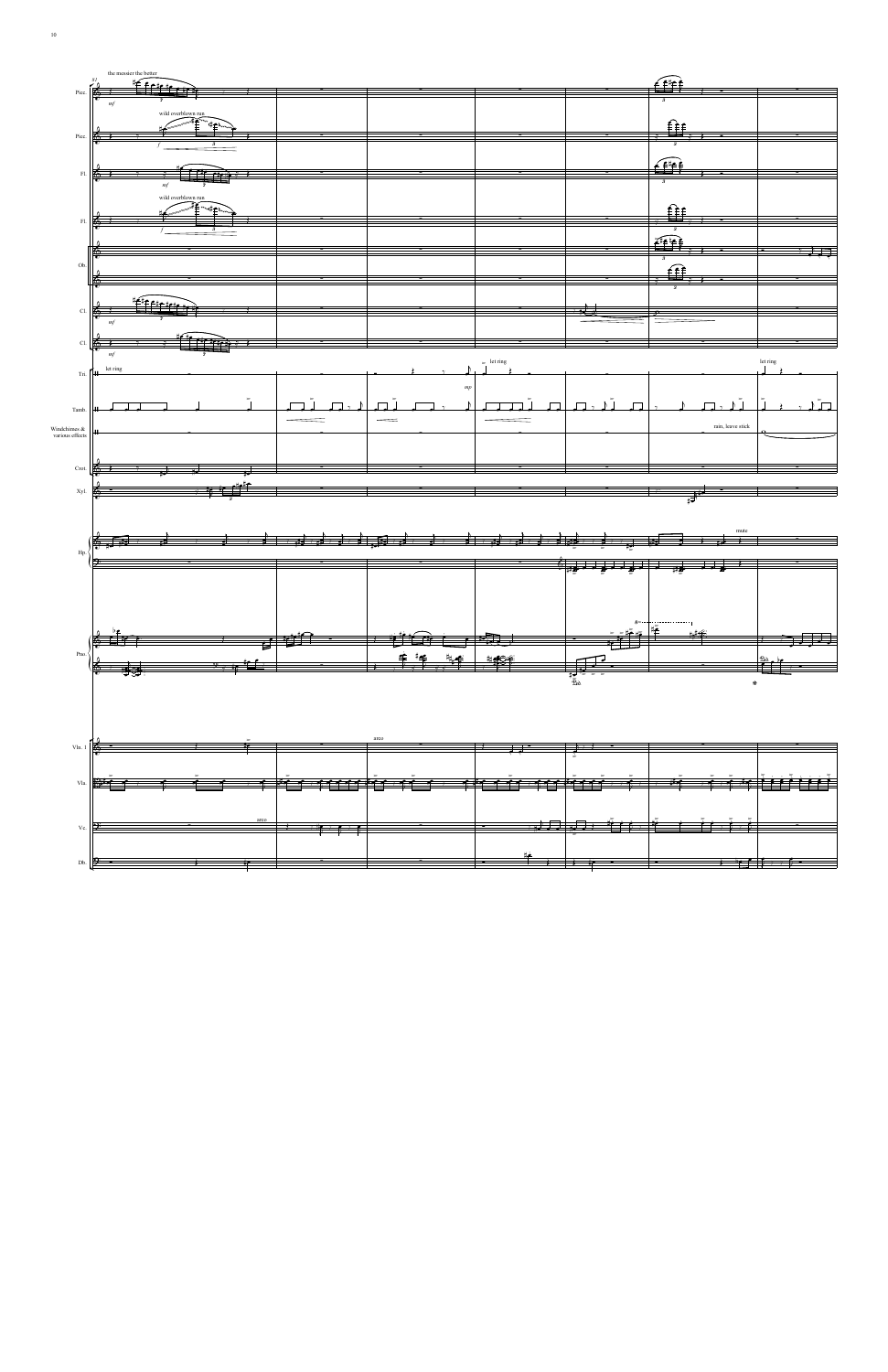



 $*$   $*$   $*$   $*$   $*$  $\frac{3}{4}$  $\langle \hat{C}^{\pm}_{\pm} \rangle$  ,  $\langle \hat{C}^{\pm}_{\pm} \rangle$  ,  $\langle \hat{C}^{\pm}_{\pm} \rangle$  ,  $\langle \hat{C}^{\pm}_{\pm} \rangle$  ,  $\langle \hat{C}^{\pm}_{\pm} \rangle$  ,  $\langle \hat{C}^{\pm}_{\pm} \rangle$  ,  $\langle \hat{C}^{\pm}_{\pm} \rangle$  ,  $\langle \hat{C}^{\pm}_{\pm} \rangle$  ,  $\langle \hat{C}^{\pm}_{\pm} \rangle$  ,  $\langle \hat{C}^{\pm}_{\pm} \rangle$  ,  $\langle \hat{C}^{\pm$ 

P<sub>n</sub>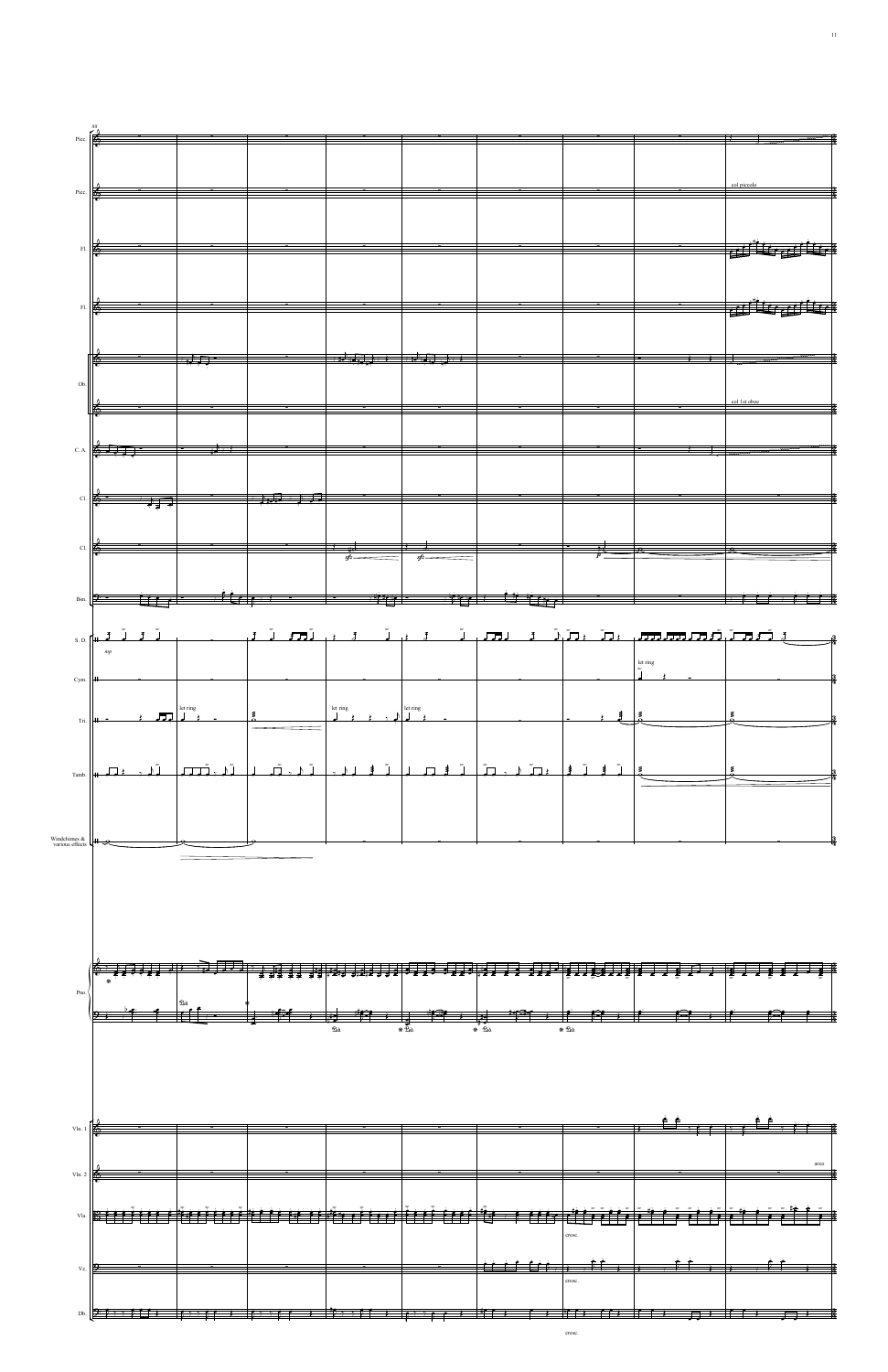

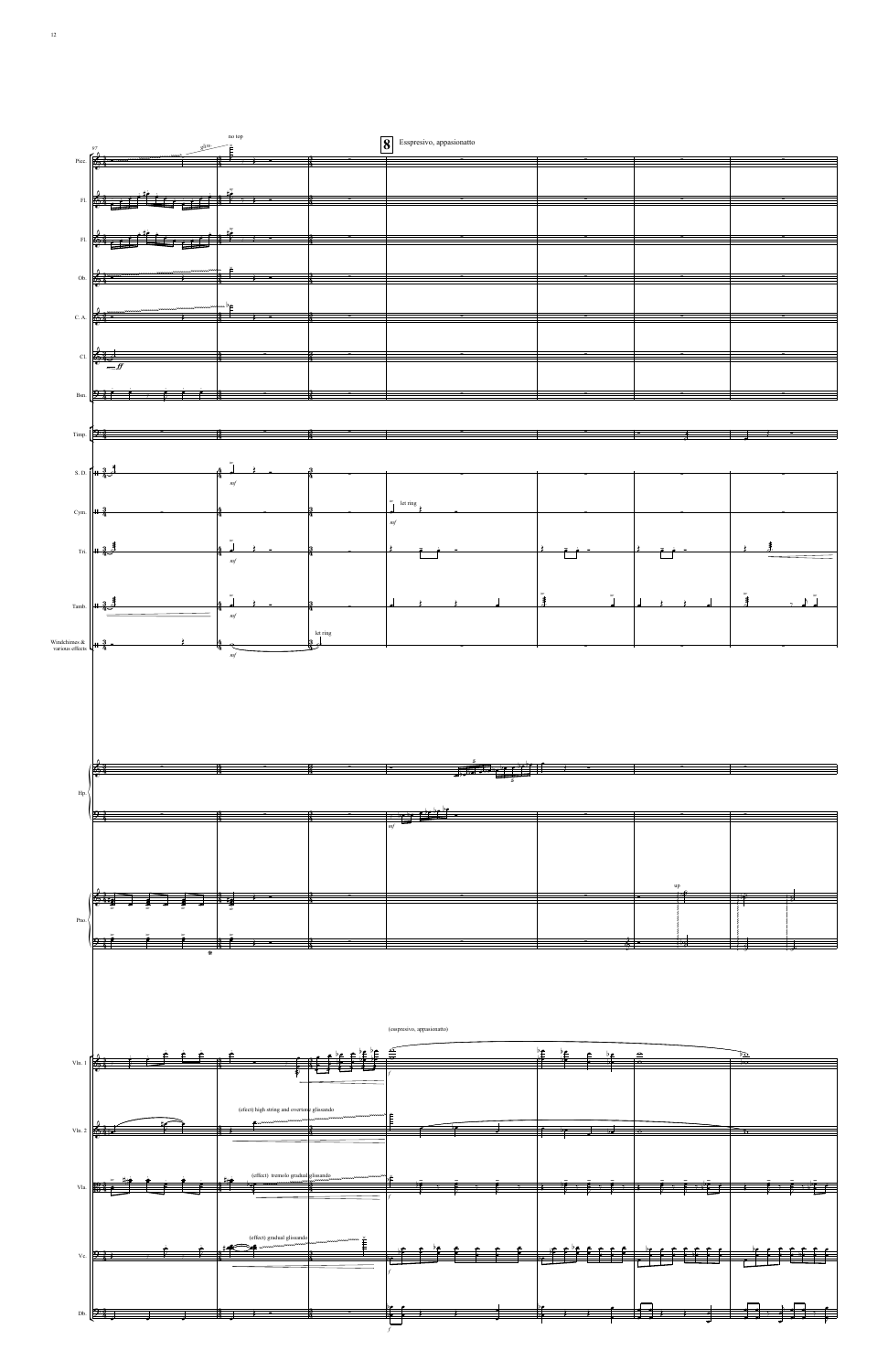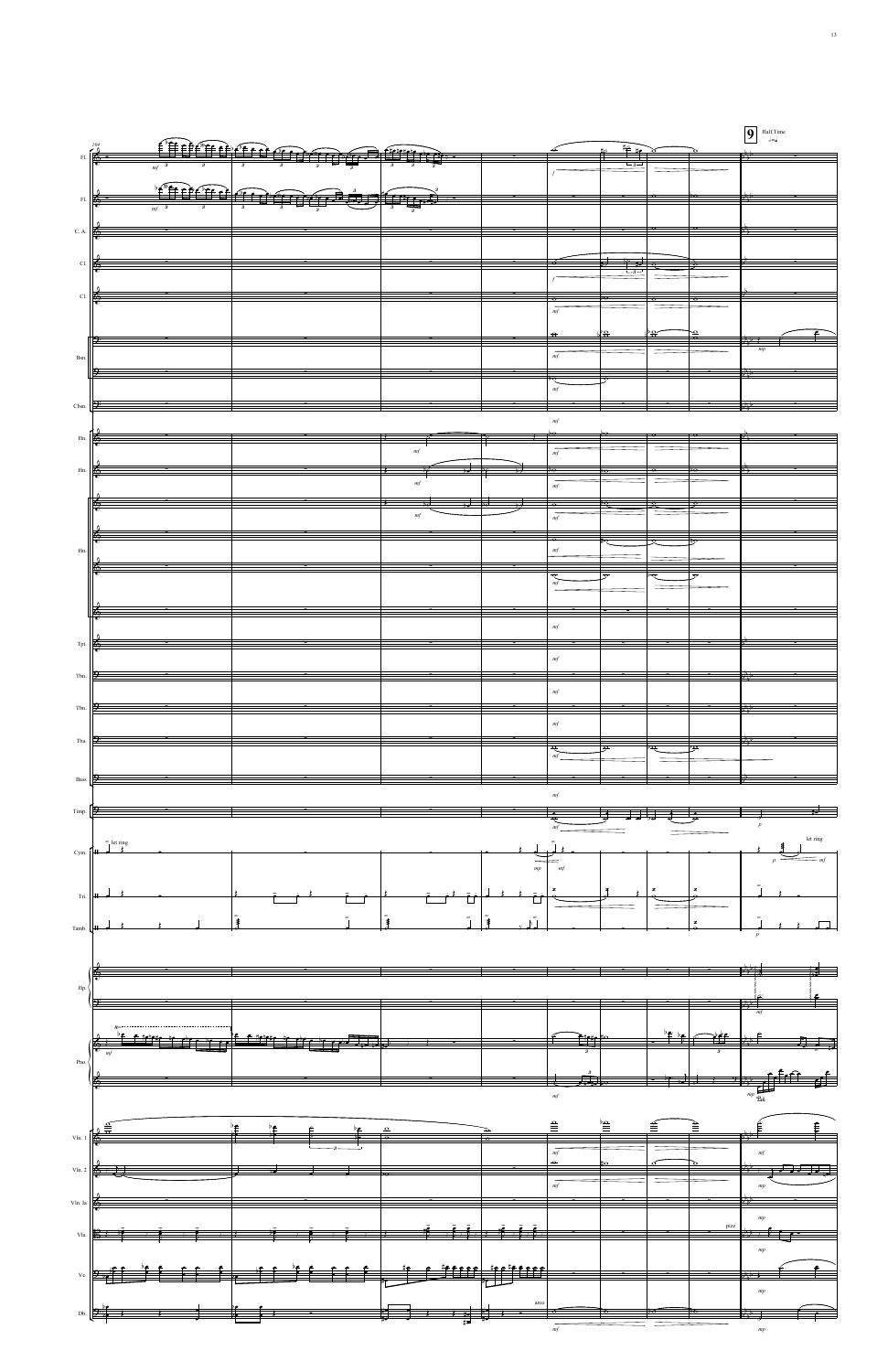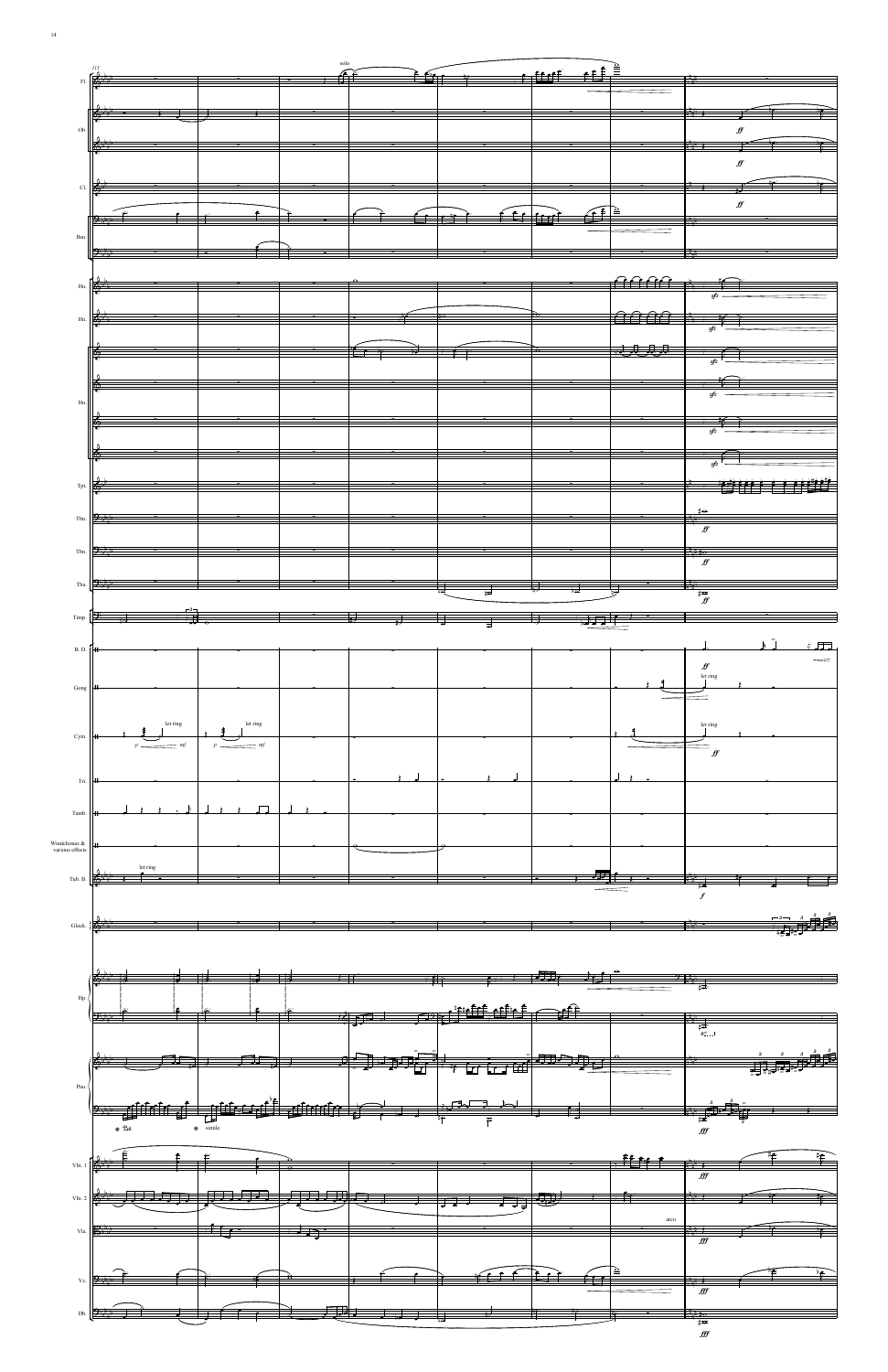| $\frac{b^2b^2+ab^2}{b^2}$<br><u>Est et communed commu</u><br>$\frac{1}{\sqrt{2}}$<br>$\frac{1}{2}$ Hn.<br>$\mathcal{L}$<br>$\rightarrow$<br>$\rightarrow$<br>$\overline{\phantom{a}}$<br>$\frac{H_{\text{B}}}{\sqrt{2}}$<br>$s\sqrt{z}$<br>$\begin{array}{c}\n\begin{array}{c}\n\bullet \\ \bullet \\ \end{array}\n\end{array}$<br>$\overline{\phantom{a}}$<br>$\frac{2}{9}$<br>$\overline{\phantom{a}}$<br>≝<br>s f z<br>$\begin{array}{c} \n\begin{array}{ccc}\n\frac{2}{\sqrt{3}} & \frac{1}{\sqrt{3}} \\ \frac{1}{\sqrt{3}} & \frac{1}{\sqrt{3}} \\ \frac{1}{\sqrt{3}} & -\n\end{array}\n\end{array}$<br>$\overline{y}$<br>$\overline{\phantom{a}}$<br>$\epsilon$<br>sfz<br>Ê<br>乍<br>£.<br>$\frac{1}{2}$ , , , , , , , , , , , ,<br>$\bullet$<br><del>∶</del><br><u>) o</u><br>トラ<br>$\frac{7}{8}$<br>НН<br>wind chimes and various noise effects (rain sticketc) - play<br>let 0 - play<br>let 0 - constant quiet sound waves<br>$\boldsymbol{p}$<br>J 2<br>⋼┙┙<br>⇁<br>m<br>mf<br>let ring<br>rie.<br>⊕<br>▄▄<br>Glock. $\left\{\frac{\sqrt{2}}{2}\right\}$<br>لازمط<br>力<br><del>₽JJ)</del><br>ld ‡ø.<br><del>J.</del><br>।∋<br>6 ⊀<br>⋥⊶<br>82b | Picc. |                                                                                                  | $\boxed{10}$ $\phantom{0}$ $\phantom{0}$ $\phantom{0}$ $\phantom{0}$ $\phantom{0}$ $\phantom{0}$ $\phantom{0}$ $\phantom{0}$ $\phantom{0}$ $\phantom{0}$ $\phantom{0}$ $\phantom{0}$ $\phantom{0}$ $\phantom{0}$ $\phantom{0}$ $\phantom{0}$ $\phantom{0}$ $\phantom{0}$ $\phantom{0}$ $\phantom{0}$ $\phantom{0}$ $\phantom{0}$ $\phantom{0}$ $\phantom{$ | 15<br>$\boxed{11}$ |
|----------------------------------------------------------------------------------------------------------------------------------------------------------------------------------------------------------------------------------------------------------------------------------------------------------------------------------------------------------------------------------------------------------------------------------------------------------------------------------------------------------------------------------------------------------------------------------------------------------------------------------------------------------------------------------------------------------------------------------------------------------------------------------------------------------------------------------------------------------------------------------------------------------------------------------------------------------------------------------------------------------------------------------------------------------------------------------------------------------------------------------------------------------|-------|--------------------------------------------------------------------------------------------------|------------------------------------------------------------------------------------------------------------------------------------------------------------------------------------------------------------------------------------------------------------------------------------------------------------------------------------------------------------|--------------------|
|                                                                                                                                                                                                                                                                                                                                                                                                                                                                                                                                                                                                                                                                                                                                                                                                                                                                                                                                                                                                                                                                                                                                                          |       |                                                                                                  |                                                                                                                                                                                                                                                                                                                                                            |                    |
|                                                                                                                                                                                                                                                                                                                                                                                                                                                                                                                                                                                                                                                                                                                                                                                                                                                                                                                                                                                                                                                                                                                                                          |       |                                                                                                  |                                                                                                                                                                                                                                                                                                                                                            |                    |
|                                                                                                                                                                                                                                                                                                                                                                                                                                                                                                                                                                                                                                                                                                                                                                                                                                                                                                                                                                                                                                                                                                                                                          |       |                                                                                                  |                                                                                                                                                                                                                                                                                                                                                            |                    |
|                                                                                                                                                                                                                                                                                                                                                                                                                                                                                                                                                                                                                                                                                                                                                                                                                                                                                                                                                                                                                                                                                                                                                          |       |                                                                                                  |                                                                                                                                                                                                                                                                                                                                                            |                    |
|                                                                                                                                                                                                                                                                                                                                                                                                                                                                                                                                                                                                                                                                                                                                                                                                                                                                                                                                                                                                                                                                                                                                                          |       |                                                                                                  |                                                                                                                                                                                                                                                                                                                                                            |                    |
|                                                                                                                                                                                                                                                                                                                                                                                                                                                                                                                                                                                                                                                                                                                                                                                                                                                                                                                                                                                                                                                                                                                                                          |       |                                                                                                  |                                                                                                                                                                                                                                                                                                                                                            |                    |
|                                                                                                                                                                                                                                                                                                                                                                                                                                                                                                                                                                                                                                                                                                                                                                                                                                                                                                                                                                                                                                                                                                                                                          |       |                                                                                                  |                                                                                                                                                                                                                                                                                                                                                            |                    |
|                                                                                                                                                                                                                                                                                                                                                                                                                                                                                                                                                                                                                                                                                                                                                                                                                                                                                                                                                                                                                                                                                                                                                          |       |                                                                                                  |                                                                                                                                                                                                                                                                                                                                                            |                    |
|                                                                                                                                                                                                                                                                                                                                                                                                                                                                                                                                                                                                                                                                                                                                                                                                                                                                                                                                                                                                                                                                                                                                                          |       |                                                                                                  |                                                                                                                                                                                                                                                                                                                                                            |                    |
|                                                                                                                                                                                                                                                                                                                                                                                                                                                                                                                                                                                                                                                                                                                                                                                                                                                                                                                                                                                                                                                                                                                                                          |       |                                                                                                  |                                                                                                                                                                                                                                                                                                                                                            |                    |
|                                                                                                                                                                                                                                                                                                                                                                                                                                                                                                                                                                                                                                                                                                                                                                                                                                                                                                                                                                                                                                                                                                                                                          |       |                                                                                                  |                                                                                                                                                                                                                                                                                                                                                            |                    |
|                                                                                                                                                                                                                                                                                                                                                                                                                                                                                                                                                                                                                                                                                                                                                                                                                                                                                                                                                                                                                                                                                                                                                          |       |                                                                                                  |                                                                                                                                                                                                                                                                                                                                                            |                    |
|                                                                                                                                                                                                                                                                                                                                                                                                                                                                                                                                                                                                                                                                                                                                                                                                                                                                                                                                                                                                                                                                                                                                                          |       |                                                                                                  |                                                                                                                                                                                                                                                                                                                                                            |                    |
|                                                                                                                                                                                                                                                                                                                                                                                                                                                                                                                                                                                                                                                                                                                                                                                                                                                                                                                                                                                                                                                                                                                                                          |       |                                                                                                  |                                                                                                                                                                                                                                                                                                                                                            |                    |
|                                                                                                                                                                                                                                                                                                                                                                                                                                                                                                                                                                                                                                                                                                                                                                                                                                                                                                                                                                                                                                                                                                                                                          |       |                                                                                                  |                                                                                                                                                                                                                                                                                                                                                            |                    |
|                                                                                                                                                                                                                                                                                                                                                                                                                                                                                                                                                                                                                                                                                                                                                                                                                                                                                                                                                                                                                                                                                                                                                          |       |                                                                                                  |                                                                                                                                                                                                                                                                                                                                                            |                    |
|                                                                                                                                                                                                                                                                                                                                                                                                                                                                                                                                                                                                                                                                                                                                                                                                                                                                                                                                                                                                                                                                                                                                                          |       |                                                                                                  |                                                                                                                                                                                                                                                                                                                                                            |                    |
|                                                                                                                                                                                                                                                                                                                                                                                                                                                                                                                                                                                                                                                                                                                                                                                                                                                                                                                                                                                                                                                                                                                                                          |       |                                                                                                  |                                                                                                                                                                                                                                                                                                                                                            |                    |
|                                                                                                                                                                                                                                                                                                                                                                                                                                                                                                                                                                                                                                                                                                                                                                                                                                                                                                                                                                                                                                                                                                                                                          |       |                                                                                                  |                                                                                                                                                                                                                                                                                                                                                            |                    |
|                                                                                                                                                                                                                                                                                                                                                                                                                                                                                                                                                                                                                                                                                                                                                                                                                                                                                                                                                                                                                                                                                                                                                          |       |                                                                                                  |                                                                                                                                                                                                                                                                                                                                                            |                    |
|                                                                                                                                                                                                                                                                                                                                                                                                                                                                                                                                                                                                                                                                                                                                                                                                                                                                                                                                                                                                                                                                                                                                                          |       |                                                                                                  |                                                                                                                                                                                                                                                                                                                                                            |                    |
|                                                                                                                                                                                                                                                                                                                                                                                                                                                                                                                                                                                                                                                                                                                                                                                                                                                                                                                                                                                                                                                                                                                                                          |       |                                                                                                  |                                                                                                                                                                                                                                                                                                                                                            |                    |
|                                                                                                                                                                                                                                                                                                                                                                                                                                                                                                                                                                                                                                                                                                                                                                                                                                                                                                                                                                                                                                                                                                                                                          |       |                                                                                                  |                                                                                                                                                                                                                                                                                                                                                            |                    |
|                                                                                                                                                                                                                                                                                                                                                                                                                                                                                                                                                                                                                                                                                                                                                                                                                                                                                                                                                                                                                                                                                                                                                          |       |                                                                                                  |                                                                                                                                                                                                                                                                                                                                                            |                    |
|                                                                                                                                                                                                                                                                                                                                                                                                                                                                                                                                                                                                                                                                                                                                                                                                                                                                                                                                                                                                                                                                                                                                                          |       |                                                                                                  |                                                                                                                                                                                                                                                                                                                                                            |                    |
|                                                                                                                                                                                                                                                                                                                                                                                                                                                                                                                                                                                                                                                                                                                                                                                                                                                                                                                                                                                                                                                                                                                                                          |       |                                                                                                  |                                                                                                                                                                                                                                                                                                                                                            |                    |
|                                                                                                                                                                                                                                                                                                                                                                                                                                                                                                                                                                                                                                                                                                                                                                                                                                                                                                                                                                                                                                                                                                                                                          |       |                                                                                                  |                                                                                                                                                                                                                                                                                                                                                            |                    |
|                                                                                                                                                                                                                                                                                                                                                                                                                                                                                                                                                                                                                                                                                                                                                                                                                                                                                                                                                                                                                                                                                                                                                          |       |                                                                                                  |                                                                                                                                                                                                                                                                                                                                                            |                    |
|                                                                                                                                                                                                                                                                                                                                                                                                                                                                                                                                                                                                                                                                                                                                                                                                                                                                                                                                                                                                                                                                                                                                                          |       |                                                                                                  |                                                                                                                                                                                                                                                                                                                                                            |                    |
|                                                                                                                                                                                                                                                                                                                                                                                                                                                                                                                                                                                                                                                                                                                                                                                                                                                                                                                                                                                                                                                                                                                                                          |       |                                                                                                  |                                                                                                                                                                                                                                                                                                                                                            |                    |
|                                                                                                                                                                                                                                                                                                                                                                                                                                                                                                                                                                                                                                                                                                                                                                                                                                                                                                                                                                                                                                                                                                                                                          |       |                                                                                                  |                                                                                                                                                                                                                                                                                                                                                            |                    |
|                                                                                                                                                                                                                                                                                                                                                                                                                                                                                                                                                                                                                                                                                                                                                                                                                                                                                                                                                                                                                                                                                                                                                          |       |                                                                                                  |                                                                                                                                                                                                                                                                                                                                                            |                    |
|                                                                                                                                                                                                                                                                                                                                                                                                                                                                                                                                                                                                                                                                                                                                                                                                                                                                                                                                                                                                                                                                                                                                                          |       |                                                                                                  |                                                                                                                                                                                                                                                                                                                                                            |                    |
|                                                                                                                                                                                                                                                                                                                                                                                                                                                                                                                                                                                                                                                                                                                                                                                                                                                                                                                                                                                                                                                                                                                                                          |       |                                                                                                  |                                                                                                                                                                                                                                                                                                                                                            |                    |
|                                                                                                                                                                                                                                                                                                                                                                                                                                                                                                                                                                                                                                                                                                                                                                                                                                                                                                                                                                                                                                                                                                                                                          |       |                                                                                                  |                                                                                                                                                                                                                                                                                                                                                            |                    |
|                                                                                                                                                                                                                                                                                                                                                                                                                                                                                                                                                                                                                                                                                                                                                                                                                                                                                                                                                                                                                                                                                                                                                          |       |                                                                                                  |                                                                                                                                                                                                                                                                                                                                                            |                    |
|                                                                                                                                                                                                                                                                                                                                                                                                                                                                                                                                                                                                                                                                                                                                                                                                                                                                                                                                                                                                                                                                                                                                                          |       |                                                                                                  |                                                                                                                                                                                                                                                                                                                                                            |                    |
|                                                                                                                                                                                                                                                                                                                                                                                                                                                                                                                                                                                                                                                                                                                                                                                                                                                                                                                                                                                                                                                                                                                                                          |       |                                                                                                  |                                                                                                                                                                                                                                                                                                                                                            |                    |
|                                                                                                                                                                                                                                                                                                                                                                                                                                                                                                                                                                                                                                                                                                                                                                                                                                                                                                                                                                                                                                                                                                                                                          |       |                                                                                                  |                                                                                                                                                                                                                                                                                                                                                            |                    |
|                                                                                                                                                                                                                                                                                                                                                                                                                                                                                                                                                                                                                                                                                                                                                                                                                                                                                                                                                                                                                                                                                                                                                          |       | $8\overset{\text{\tiny ab}}{\ldots}\cdots\cdots\cdots\cdots\cdots\cdots\cdots\cdots\cdots\cdots$ |                                                                                                                                                                                                                                                                                                                                                            |                    |

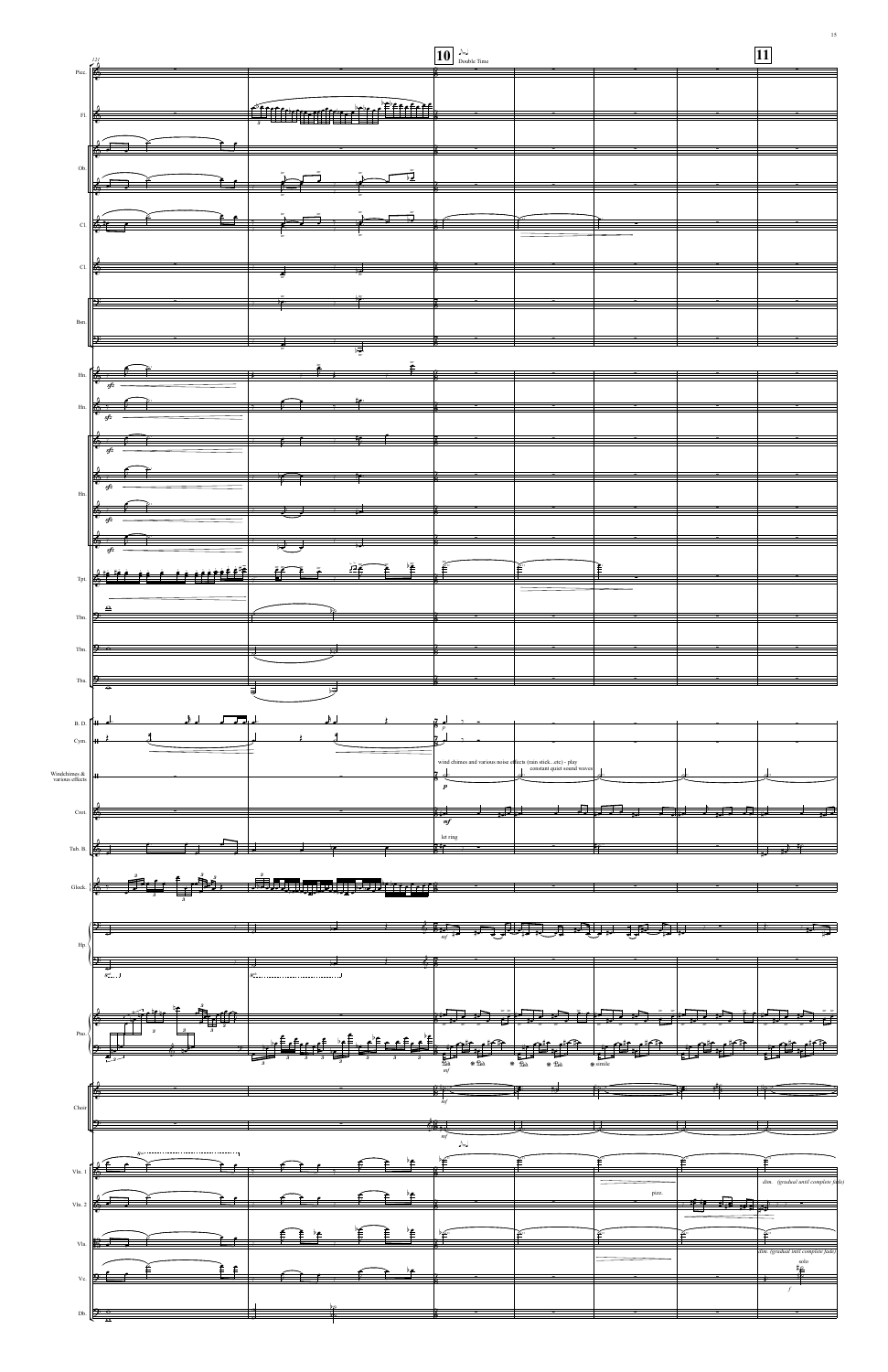

 $\mathcal{L}$  and the set of  $\mathcal{L}$ 



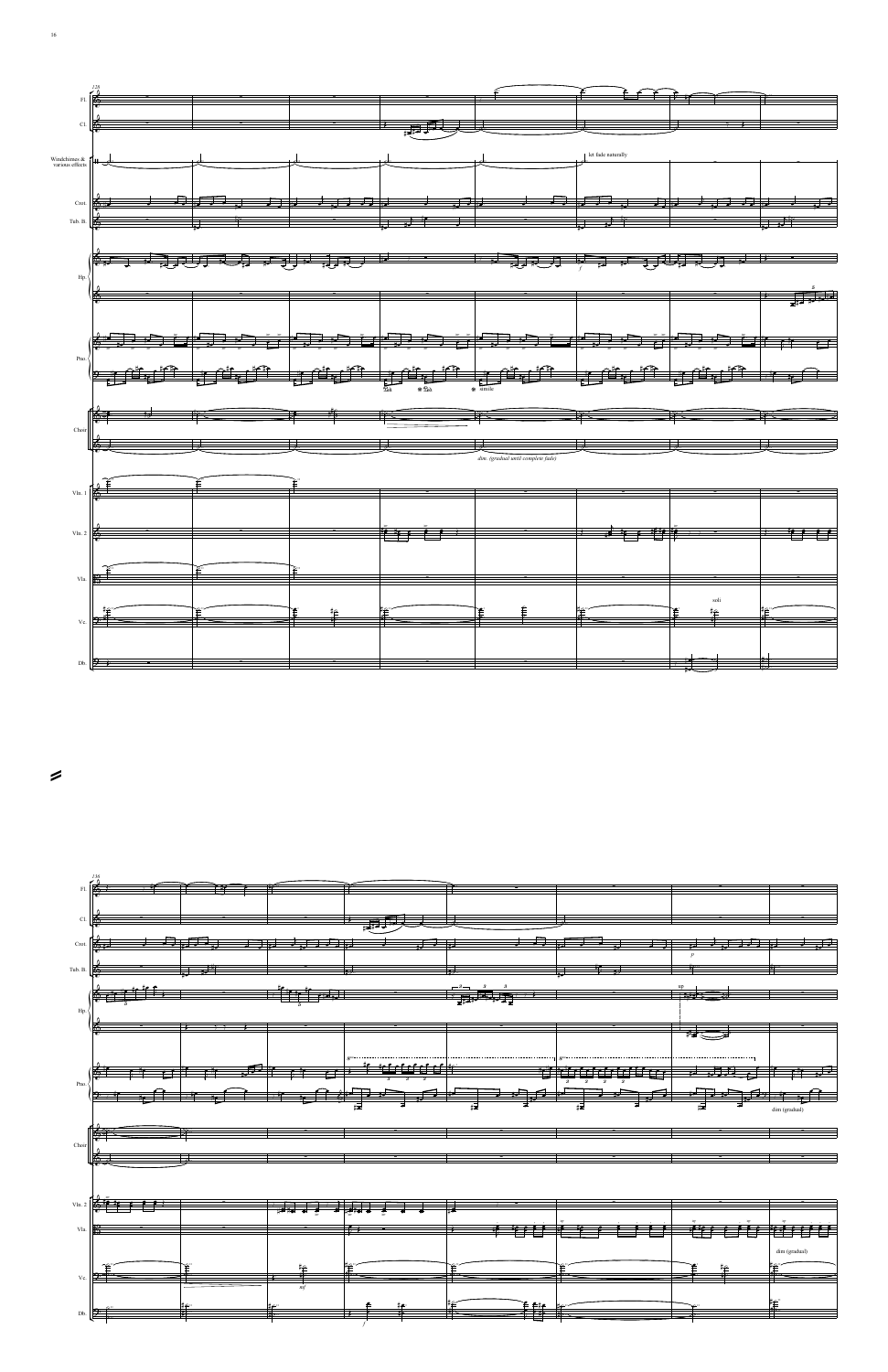

 $\boldsymbol{z}$